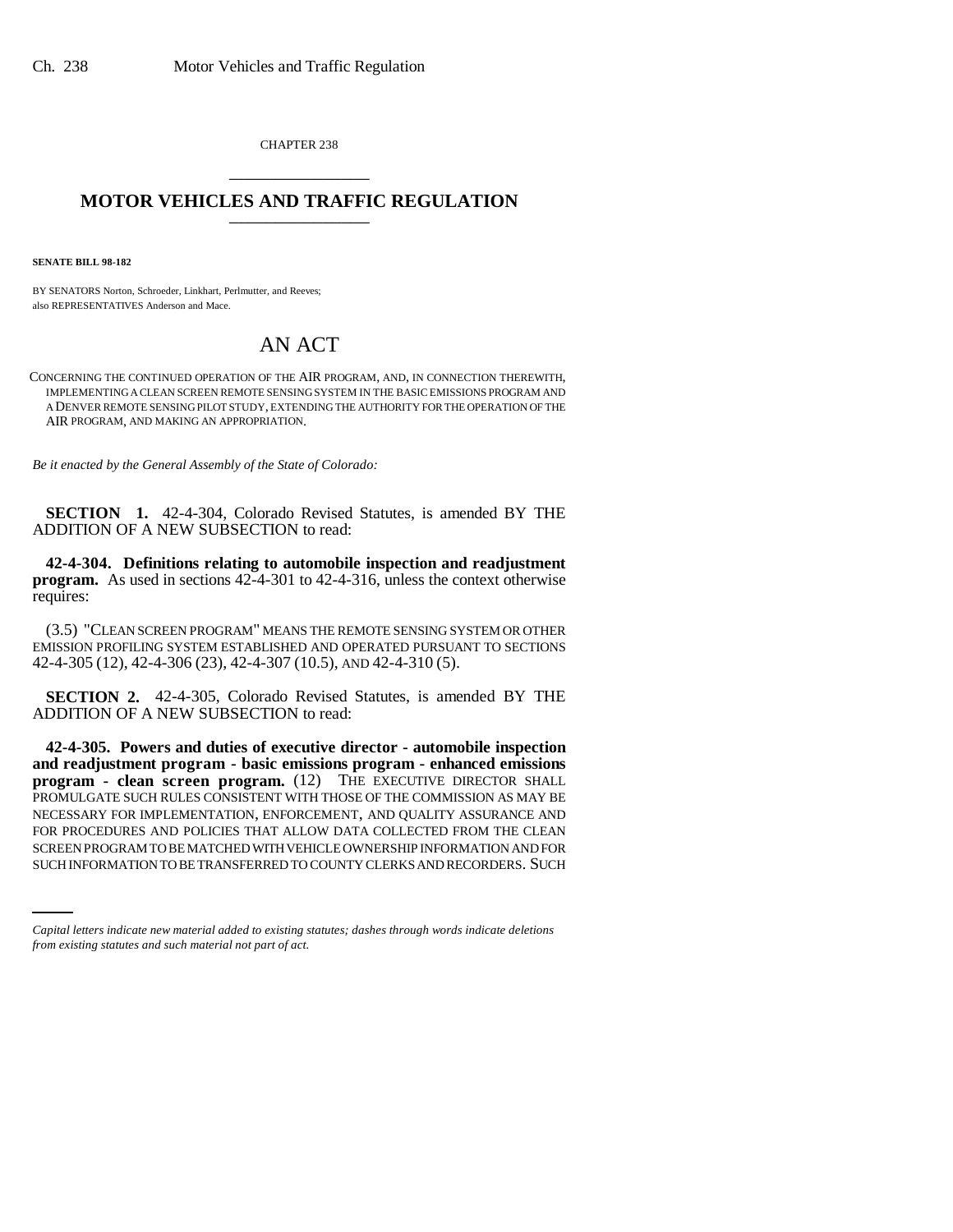RULES SHALL SET FORTH THE PROCEDURES FOR THE EXECUTIVE DIRECTOR TO INFORM COUNTY CLERKS AND RECORDERS OF THE EMISSION INSPECTION STATUS OF VEHICLES UP FOR REGISTRATION RENEWAL.

**SECTION 3.** 42-4-306 (3) (a) (I) (C), (3) (b) (IV), and (6) (b) (II), Colorado Revised Statutes, are amended, and the said 42-4-306 is further amended BY THE ADDITION OF A NEW SUBSECTION, to read:

**42-4-306. Powers and duties of commission - automobile inspection and readjustment program - basic emissions program - enhanced emissions program - clean screen program.** (3) (a) (I) (C) Upon the adoption of specifications for measuring instruments and test analyzer systems, the division in consultation with the executive director shall let bids pursuant to the "Procurement Code", articles 101 to 112 of title 24, C.R.S., for the procurement of instruments which meet federal requirements OR GUIDELINES and the standards of the federal act. The invitation for bids for test analyzer systems for the basic program and THE inspection-only facilities in the enhanced program shall include, but shall not be limited to, the requirements for data collection and electronic transfer of data as established by the commission, service and maintenance requirements for such instruments for the period of the contract, requirements for replacement or loan instruments in the event that the purchased or leased instruments do not function, and the initial purchase or lease price. In no event shall the contract for the purchase of such instruments extend beyond December 31, 2001 ON AND AFTER THE EFFECTIVE DATE OF THIS SUB-SUBPARAGRAPH (C), AS AMENDED, EACH CONTRACT FOR THE PURCHASE OF SUCH INSTRUMENTS SHALL HAVE A TERM OF NO MORE THAN FIVE YEARS AND SHALL BE SUBJECT TO REBIDDING UNDER THE PROVISIONS OF THIS PARAGRAPH (a).

(b) (IV) In no event shall the contract for inspection services extend beyond December 31, 2001 ON AND AFTER THE EFFECTIVE DATE OF THIS SUBPARAGRAPH (IV), AS AMENDED, ANY CONTRACT FOR INSPECTION SERVICES SHALL HAVE A TERM OF NO MORE THAN FIVE YEARS AND SHALL BE SUBJECT TO REBIDDING UNDER THE PROVISIONS OF THIS PARAGRAPH (b).

(6) (b) (II) Standards for carbon monoxide, exhaust and evaporative hydrocarbons, and oxides of nitrogen shall be no more stringent than those established pursuant to the federal act and federal requirements. THE CUT-POINTS ESTABLISHED FOR SUCH STANDARDS PRIOR TO DECEMBER 1, 1998, SHALL NOT BE INCREASED UNTIL ON OR AFTER JANUARY 1, 2000.

(23) THE COMMISSION SHALL PROMULGATE RULES GOVERNING THE OPERATION OF THE CLEAN SCREEN PROGRAM. SUCH RULES SHALL AUTHORIZE THE DIVISION TO COMMENCE THE CLEAN SCREEN PROGRAM IN THE WELD COUNTY AND LARIMER COUNTY PORTIONS OF THE BASIC EMISSIONS PROGRAM COMMENCING JANUARY 1, 1999, OR AS EXPEDITIOUSLY AS POSSIBLE THEREAFTER. SUCH RULES SHALL AUTHORIZE THE DIVISION TO EXTEND, IF FEASIBLE, THE CLEAN SCREEN PROGRAM TO OTHER PARTS OF THE STATE UPON REQUEST OF THE LEAD AIR QUALITY PLANNING AGENCIES FOR EACH RESPECTIVE AREA. SUCH RULES SHALL GOVERN OPERATION OF THE CLEAN SCREEN PROGRAM PURSUANT TO THE CONTRACT OR SERVICE AGREEMENT ENTERED INTO UNDER SECTION 42-4-307 (10.5). SUCH RULES SHALL DETERMINE THE PERCENTAGE OF THE VEHICLE FLEET TARGETED FOR THE CLEAN SCREEN PROGRAM,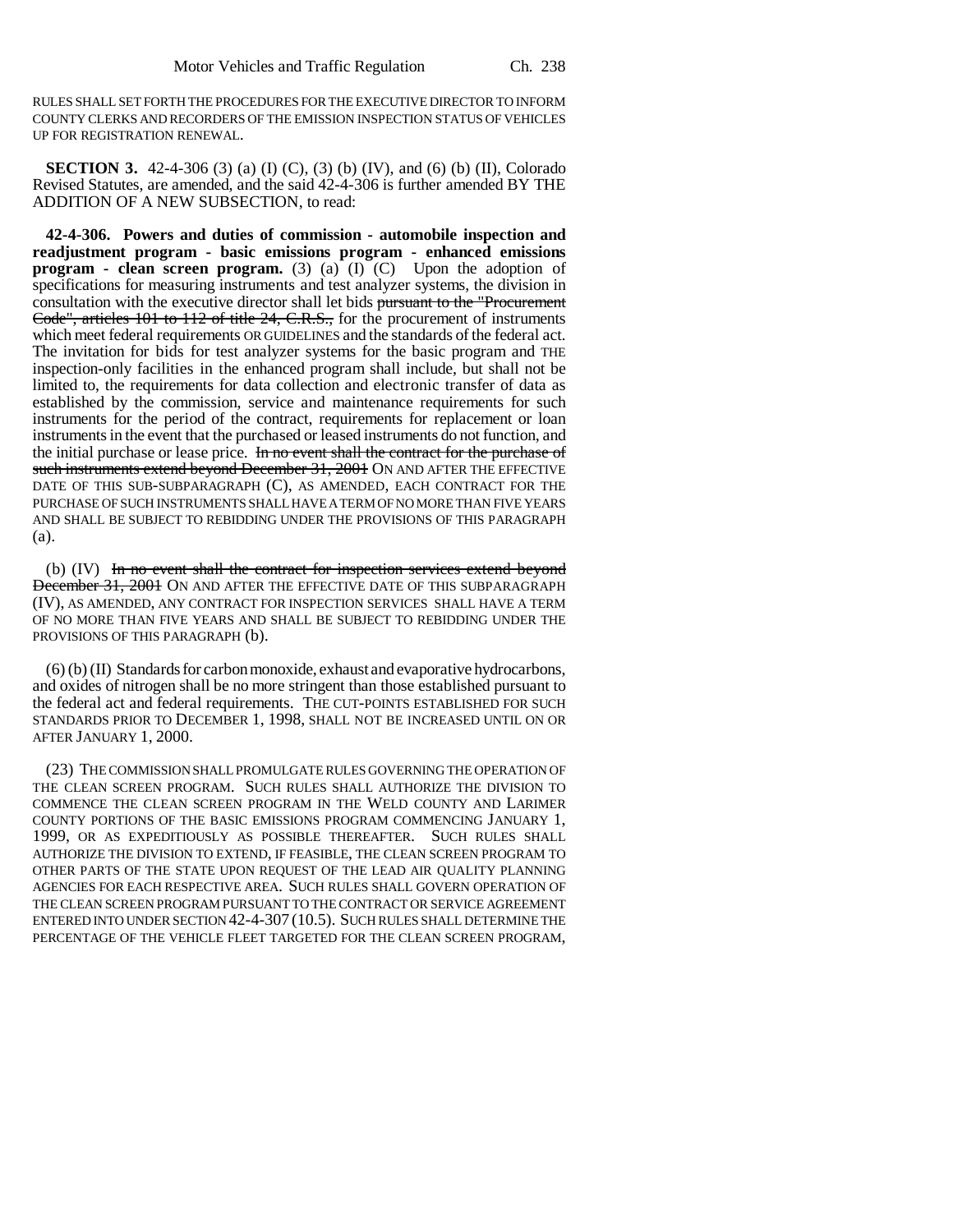WHICH PERCENTAGE SHALL DEVELOP A TARGET OF THE ELIGIBLE VEHICLE FLEET THAT MEETS AIR QUALITY NEEDS. SUCH RULES SHALL SPECIFY EMISSION LEVELS FOR VEHICLES IN THE SAME MANNER AS FOR OTHER VEHICLES IN THE BASIC EMISSIONS PROGRAM.

**SECTION 4.** 42-4-307, Colorado Revised Statutes, is amended BY THE ADDITION OF A NEW SUBSECTION to read:

**42-4-307. Powers and duties of the department of public health and environment - division of administration - automobile inspection and readjustment program - basic emissions program - enhanced emissions program - clean screen program.** (10.5) (a) FOR THE CLEAN SCREEN PROGRAM AND THE DENVER CLEAN SCREENING PILOT STUDY, THE DEPARTMENT OF PUBLIC HEALTH AND ENVIRONMENT AND THE DEPARTMENT OF REVENUE MAY, PURSUANT TO THE "PROCUREMENT CODE", ARTICLES 101 TO 112 OF TITLE 24, C.R.S., ENTER INTO A CONTRACT OR CONTRACTS, OR SERVICE AGREEMENT OR AGREEMENTS, WITH CONTRACTORS FOR THE PURCHASE OF EQUIPMENT, THE COLLECTION OF REMOTE SENSING AND OTHER DATA AND OPERATION OF REMOTE SENSING AND SUPPORT EQUIPMENT, DATA PROCESSING AND VEHICLE OWNERSHIP MATCHING IN COOPERATION WITH THE EXECUTIVE DIRECTOR, COLLECTION OF REMOTE SENSING AND OTHER DATA FOR THE DENVER CLEAN SCREENING PILOT STUDY, INCLUDING ANALYSIS OF THE RESULTS OF SUCH STUDY AND REPORT PREPARATION. UNDER ANY SUCH CONTRACT OR SERVICE AGREEMENT, THE DEPARTMENT OF PUBLIC HEALTH AND ENVIRONMENT AND THE DEPARTMENT OF REVENUE MAY PURCHASE APPROVED REMOTE SENSING AND SUPPORT EQUIPMENT OR AUTHORIZE THE USE OF A QUALIFIED CONTRACTOR OR CONTRACTORS TO PURCHASE APPROVED REMOTE SENSING AND SUPPORT EQUIPMENT FOR USE IN THE CLEAN SCREEN PROGRAM. THE DEPARTMENT OF REVENUE AND ANY SUCH CONTRACTOR MAY CHARGE A FEE NOT TO EXCEED FIFTEEN DOLLARS OR SUCH LESSER AMOUNT AS ESTABLISHED BY THE DEPARTMENT OF REVENUE AND ANY SUCH CONTRACTOR TO THE OWNER OF EACH VEHICLE VOLUNTARILY INSPECTED UNDER THE CLEAN SCREEN PROGRAM.

(b) (I) THE DIVISION, IN CONSULTATION WITH THE COMMISSION, SHALL PROMULGATE GUIDELINES FOR THE OPERATION OF A DENVER CLEAN SCREENING PILOT STUDY. SUCH GUIDELINES SHALL ENABLE THE DEPARTMENT OF PUBLIC HEALTH AND ENVIRONMENT AND THE DEPARTMENT OF REVENUE, PURSUANT TO THE "PROCUREMENT CODE", ARTICLES 101 TO 112 OF TITLE 24, C.R.S., TO PURCHASE NECESSARY EQUIPMENT FOR SUCH STUDY OR TO CONTRACT FOR THE OPERATION OF SUCH STUDY. SUCH GUIDELINES SHALL DETERMINE THE PERCENTAGE OF THE VEHICLE FLEET TARGETED FOR THE DENVER CLEAN SCREENING PILOT STUDY. SUCH GUIDELINES SHALL SPECIFY EMISSION LEVELS FOR VEHICLES IN THE SAME MANNER AS FOR OTHER VEHICLES IN THE ENHANCED EMISSIONS PROGRAM. THE DIVISION SHALL REPORT TO THE COMMISSION AND THE GENERAL ASSEMBLY ON THE RESULTS OF THE DENVER CLEAN SCREENING PILOT STUDY BY DECEMBER 31, 1999.

(II) THIS PARAGRAPH (b) IS REPEALED, EFFECTIVE JULY 1, 2001.

**SECTION 5.** 42-4-310, Colorado Revised Statutes, is amended BY THE ADDITION OF A NEW SUBSECTION to read:

**42-4-310. Periodic emissions control inspection required.** (5) (a)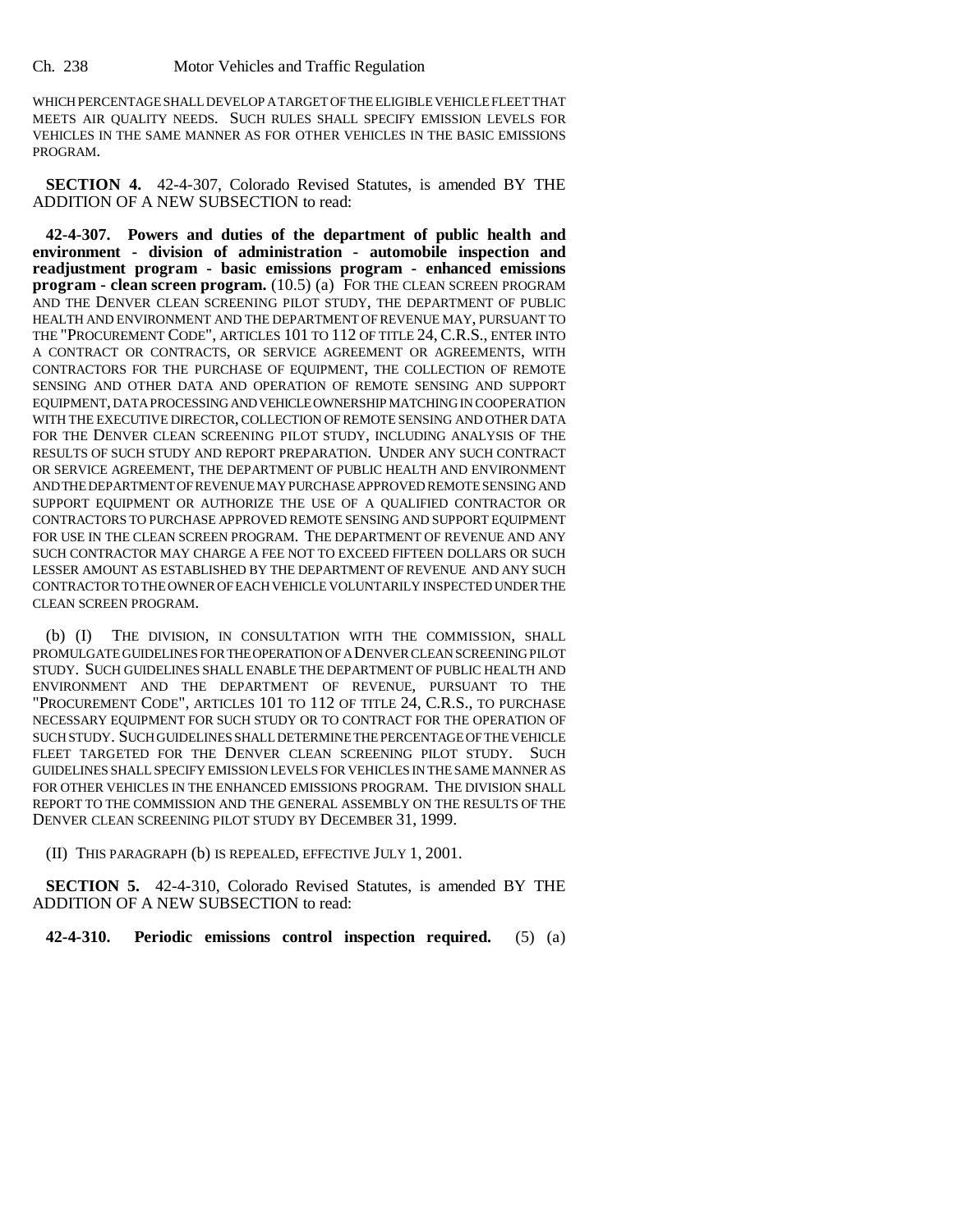NOTWITHSTANDING ANY OTHER PROVISION OF THIS SECTION, ANY ELIGIBLE MOTOR VEHICLE REGISTERED IN A CLEAN SCREEN PROGRAM COUNTY THAT COMPLIES WITH THE REQUIREMENTS OF THE CLEAN SCREEN PROGRAM UNDER THE PROVISIONS OF SECTIONS 42-4-305 (12), 42-4-306 (23), AND 42-4-307 (10.5) (a), BY PASSING THE REQUIREMENTS OF SUCH PROGRAM AND APPLICABLE RULES SHALL BE DEEMED TO HAVE COMPLIED WITH THE INSPECTION REQUIREMENTS OF THIS SECTION FOR THE APPLICABLE EMISSIONS INSPECTION CYCLE.

(b) IF THE CONTRACTOR DETERMINES THAT THE MOTOR VEHICLE HAS COMPLIED WITH THE INSPECTION REQUIREMENTS PURSUANT TO THIS SUBSECTION (5), A NOTICE SHALL BE SENT TO THE OWNER OF THE VEHICLE IDENTIFYING THE OWNER OF THE VEHICLE, THE LICENSE PLATE NUMBER, AND ANY OTHER PERTINENT REGISTRATION INFORMATION, STATING THAT THE VEHICLE HAS SUCCESSFULLY COMPLIED WITH THE APPLICABLE EMISSION REQUIREMENTS. SUCH NOTICE SHALL ALSO INCLUDE A NOTIFICATION THAT THE REGISTERED OWNER OF THE VEHICLE MAY RETURN THE NOTICE TO THE CONTRACTOR WITH THE PAYMENT AS SET FORTH ON THE NOTICE TO PAY FOR THE CLEAN SCREEN PROGRAM. UPON RECEIPT OF THE PAYMENT FROM THE MOTOR VEHICLE OWNER, THE COUNTY CLERK SHALL BE NOTIFIED THAT THE MOTOR VEHICLE HAS COMPLIED WITH THE INSPECTION REQUIREMENTS PURSUANT TO THIS SUBSECTION (5).

(c) THE DEPARTMENT SHALL, BY CONTRACT WITH A PRIVATE VENDOR OR BY RULE, ESTABLISH A PROCEDURE FOR A VEHICLE OWNER TO OBTAIN THE NECESSARY EMISSIONS RELATED DOCUMENTS FOR THE REGISTRATION AND OPERATION OF A VEHICLE WHICH HAS COMPLIED WITH THE INSPECTION REQUIREMENTS PURSUANT TO THIS SUBSECTION (5). AT A MINIMUM SUCH CONTRACT OR RULE SHALL SPECIFY THAT ANY VALID VERIFICATION OF EMISSIONS TEST, COMMONLY REFERRED TO AS AN "EMISSIONS STICKER", HAS SUFFICIENT IDENTIFYING DATA TO ENSURE THAT SUCH VERIFICATION OF EMISSIONS TEST IS ATTACHED TO THE APPROPRIATE VEHICLE.

**SECTION 6.** 42-4-316 (1), (2), and (3) (a), Colorado Revised Statutes, are amended to read:

**42-4-316. AIR program - demonstration of compliance with ambient air quality standards and transportation conformity - review of program.** (1) The AIR program established pursuant to sections 42-4-301 to 42-4-316 shall terminate on January 1, 2002, and no inspections pursuant to section 42-4-310 shall be made after December 31, 2001. IF THE LEAD AIR QUALITY PLANNING AGENCY OF ANY PORTION OF THE PROGRAM AREA DEMONSTRATES TO THE COMMISSION THAT SUCH PORTION MEETS AMBIENT AIR QUALITY STANDARDS AND TRANSPORTATION CONFORMITY REQUIREMENTS, UPON APPROVAL OF SUCH DEMONSTRATION, THE COMMISSION MAY SPECIFY THAT THE AIR PROGRAM WILL NO LONGER APPLY IN THAT PORTION OF THE PROGRAM AREA.

(2) The legislative audit committee shall cause to be conducted  $\alpha$  performance <del>audit</del> AUDITS of the program. THE FIRST OF such <del>audit</del> AUDITS shall be completed not later than January 1, 1998 2000, AND SHALL BE COMPLETED NOT LATER THAN JANUARY 1 OF EACH THIRD YEAR THEREAFTER. In conducting the audit, the legislative audit committee shall take into consideration, but shall not be limited to considering, the factors listed in paragraph (b) of subsection (3) of this section. Upon completion of the audit report, the legislative audit committee shall hold a public hearing for the